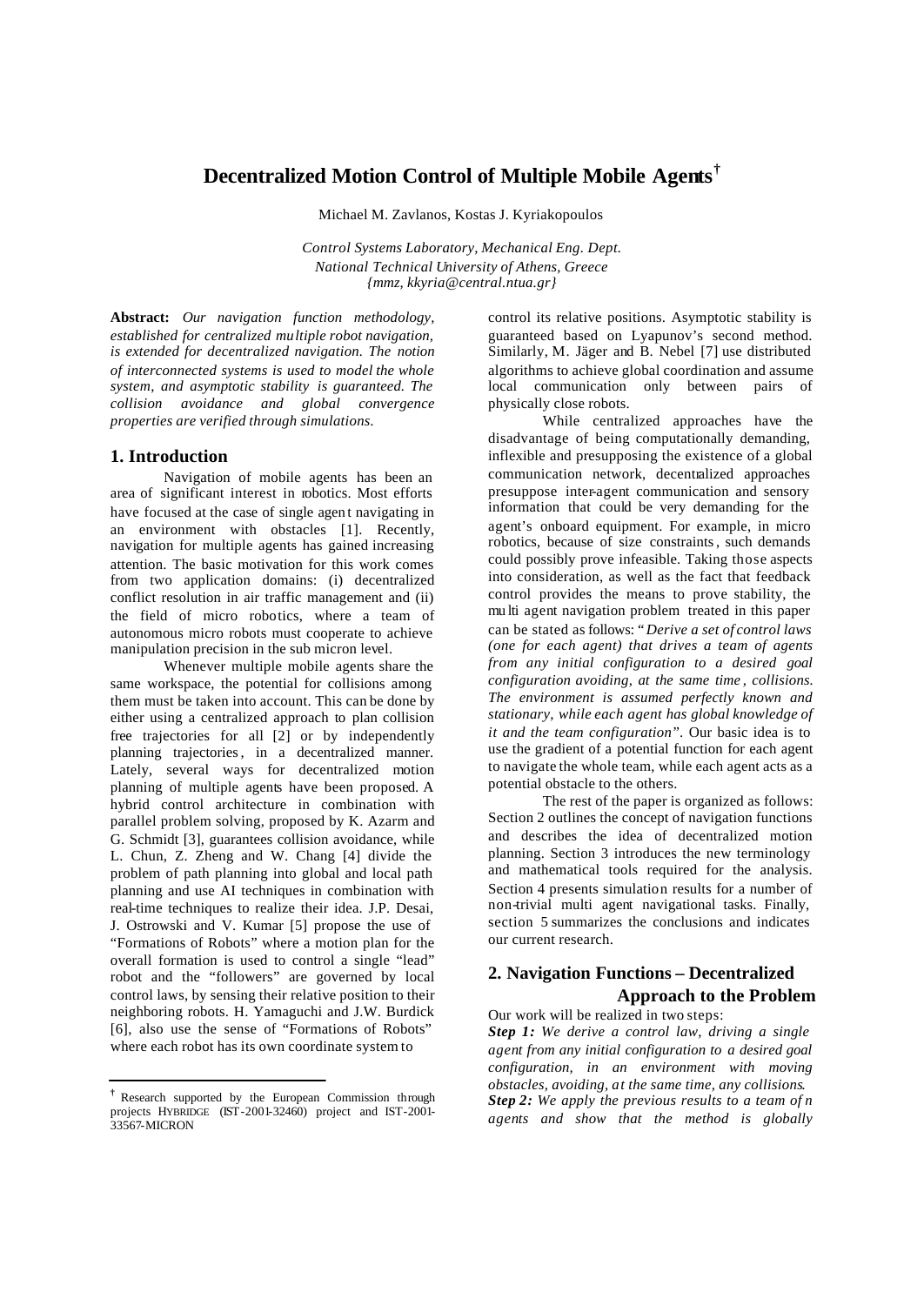*asymptotically stable (all agents will eventually reach their goal configuration, avoiding collisions with each other). The main idea is that each agent treats the remaining n–1 agents as moving obstacles in the same workspace. Thus we have a decentralized approach to the problem of multiple agent navigation, which is the main purpose of this work.*

### **2.1. Step 1**

Navigation functions are real valued maps realized through cost functions, whose negated gradient fie ld is attractive towards the goal configuration and repulsive wrt obstacles. It has been shown by Koditscheck and Rimon that "almost" global navigation is possible since a smooth vector field on any sphere world with a unique attractor, must have at least as many saddles as obstacles [8,9]. Our assumption about spherical agents and obstacles does not constrain the generality of this work since it has been proven that navigation properties are invariant under diffeomorphisms.

Consider a system of *n* objects (1 agent and *n–1* moving obstacles) operating in the same workspace  $W \subset R^2$ . Agent *R* occupies a disk:  $R = \{ q \in \mathbb{R}^2 : ||q - q_R|| \le r_R \}$  in the workspace where  $q<sub>R</sub> ∈ R<sup>2</sup>$  is the center of the disk and  $r<sub>R</sub>$  is the radius of the agent. Respectively, each obstacle *O* occupies a disk:  $Q_i = \{q \in R^2 : ||q - q_{0i}|| \le r_{0i}\}$  where  $q_{0i} \in R^2$  is the center of the disk and  $r_{0i}$  is its radius. The configurations of the agent is  $q<sub>r</sub>$  and that of the obstacles are  $q_o = [q_o_1 \quad q_o_2 \quad \dots \quad q_{o(n-1)}]^T$ , where  $q_o$ denotes the configuration of the *i-th* obstacle. The configuration space is spanned by  $q = [q_r \ q_o]^T$ . A navigation function can be defined as follows:

**Definition 1:** Let  $F \subset R^n$  be a compact connected *analytic manifold with boundary. A map*  $\mathbf{i}$  :  $F \rightarrow [0,1]$ *is a navigation function if: (1) It is analytic on F, (2) It has only one minimum at*  $q_d \in \overset{\circ}{F}$  *, (3) Its Hessian at all critical points (zero gradient vector field) is full rank, and* (4)  $\lim_{q \to \partial F} j(q) = 1$ .

If  $\dot{q} = u$ , the sought control law will be of the form:  $(q)$ *q*  $u = -K \cdot \frac{\partial j}{\partial q}$  $=-K \cdot \frac{\partial j(q)}{\partial q}$  where *K* is a gain. We will prove that

the class of navigation functions introduced in [9] for single agent navigation in an environment with stable obstacles, if properly extended, can be used to navigate a single agent in an environment with moving obstacles. In this case, two special features should be taken into consideration:

• *A collision of the agent with more than one obstacles could occur, since they are moving and* 

*so the configuration of the space changes. Such a situation is not acceptable.*

• *Even if the agent has already reached its goal configuration, it should be able to move to avoid collision with an obstacle whose trajectory passes through the agent's goal configuration.*

To accomplish these objectives we consider the class of navigation functions:  $\mathbf{i} = \mathbf{s} \cdot \mathbf{s} \cdot \mathbf{f} = \left(\frac{\mathbf{g}}{\mathbf{s}}\right)^{1/k}$  $d \circ S$ <sup>*g*</sup>  $-\left| \frac{g+G}{g+G} \right|$ 1/  $\hat{r} = \left| \frac{\delta}{\sigma + G} \right|$  $\big)$  $\left( \right)$ I l ſ  $=$ **s**<sub>d</sub>  $\circ$ **s**  $\circ$ **j**  $=$   $\left| \frac{5}{g+1} \right|$  $\boldsymbol{j} = \mathbf{S}_d \circ \mathbf{S} \circ \boldsymbol{j} = \left( \begin{array}{c} \mathbf{g} \\ \hline \mathbf{g} \\ \hline \mathbf{g} \end{array} \right)^n,$ which is a composition of  $\mathbf{s}_d = x^{1/k}$ , *x x*  $\mathbf{s} = \frac{x}{1+x}$ , and the cost function: *G*  $\hat{\mathbf{j}} = \frac{\mathbf{g}}{g}$ , where  $\mathbf{g}^{-1}(0)$  denotes the desirable set (i.e. the goal configuration) and  $G^{-1}(0)$ , the set that we want to avoid (i.e. collisions with the obstacles). A suitable choice is:  $g = (g_d + f(G))^k$ , where:  $\mathbf{g}_d = ||q_r - q_{rd}||^2$ , is the squared metric of the current agent's configuration  $q_r$  from its destination  $q_{rd}$ , and  $f(G)$  is a function, which practically constitutes a *perturbation* to the system, used to enable an agent (stable at its goal configuration) avoid an obstacle passing through this configuration. Function *G* has as arguments the coordinates of all obstacles and the agent, i.e.  $G(q_r, \boldsymbol{q}_o)$ , in order to express all possible collisions of the agent with a number of obstacles, greater-equal to one. Thus, the navigation function proposed in the particular situation, wrt that proposed in [9], would be:

$$
\boldsymbol{j}(q_r, \boldsymbol{q}_o) = \frac{\boldsymbol{g}_d(q_r) + f(G(q_r, \boldsymbol{q}_o))}{\left( \left( \boldsymbol{g}_d(q_r) + f(G(q_r, \boldsymbol{q}_o)) \right)^k + G(q_r, \boldsymbol{q}_o) \right)^{1/k}}
$$
  
and, as mentioned before, the agent control law is:

$$
\dot{q}_r = -K \cdot \frac{\partial \boldsymbol{j} (q_r, \boldsymbol{q}_o)}{\partial q_r}
$$

The following theorem will help us on deriving results for the function *j* by examining the simpler function  $\hat{\mathbf{r}}$  :

**Theorem 1 [9]:** *Let*  $I_1, I_2 \subseteq R$  *be intervals,*  $\mathbf{f}: F \to I_1$  and  $\mathbf{s}: I_1 \to I_2$  be analytic. Define the *composition*  $j: F \to I$ <sup>2</sup> *to be*  $j = s \circ f$ *. If s is monotonically increasing on* <sup>1</sup> *I , then the set of critical points of j*ˆ *and j coincide and the (Morse) index of each critical point is identical.*

Using the result of *theorem 1*, in section 3.3. (*proof of correctness*), we prove for  $\mathbf{j}$  ( $q_r, \mathbf{q}_o$ ) the following four propositions:

**Proposition 1:** *If the workspace is valid, the destination point qrd is a non–degenerate local minimum of j .*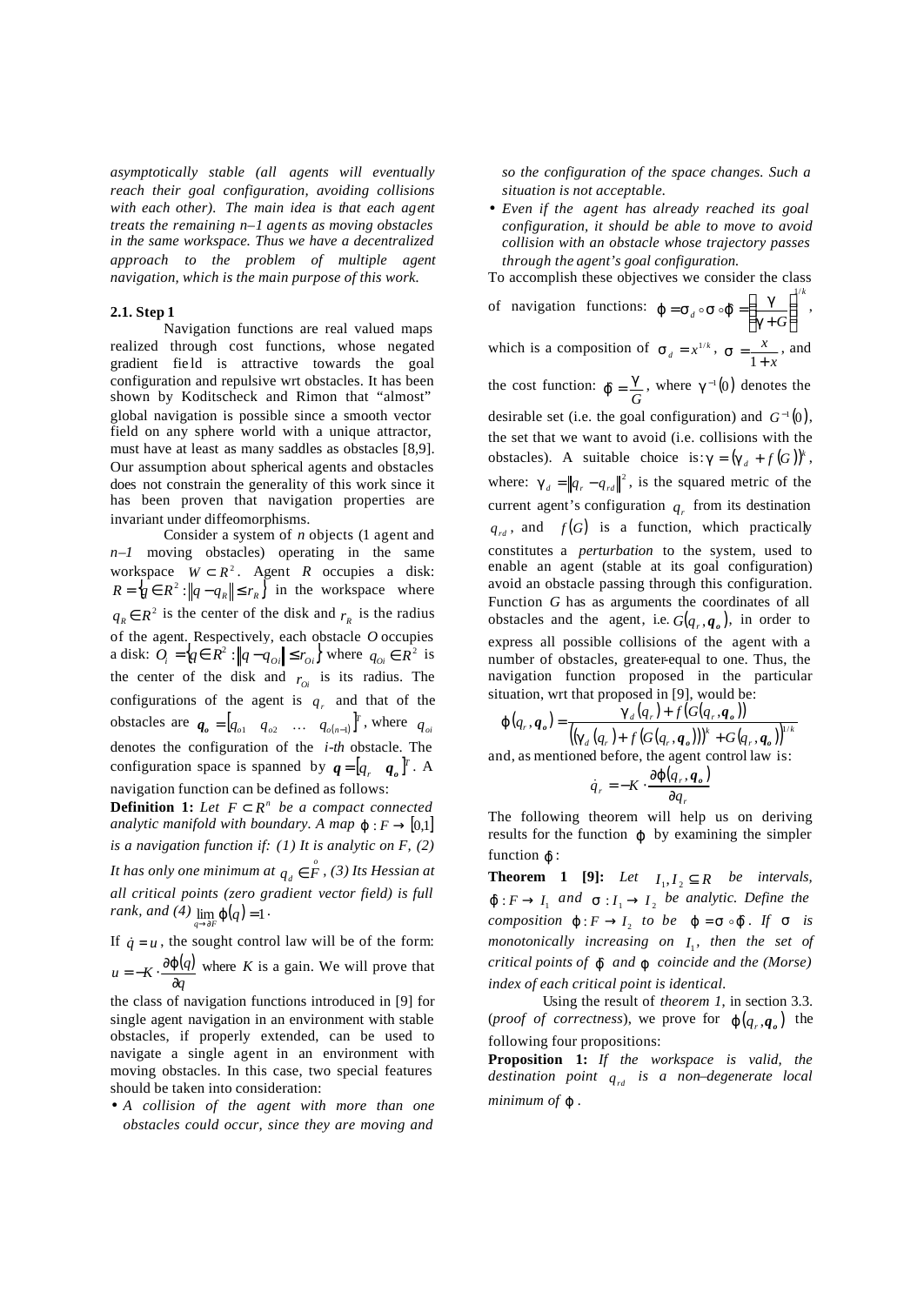**Proposition 2:** *If the workspace is valid, all critical points of j are in the interior of the free space.*

**Proposition 3:** *For every e>0, there exists a positive integer N(e)* such that if  $k > N(e)$  then there are no *critical points of*  $\boldsymbol{f}$  *in*  $F_{1}(\boldsymbol{e})$ *, where*  $F_{1}(\boldsymbol{e})$  *denotes the set away from the obstacles.*

**Proposition 4:** *For any valid workspace, there exists an*  $e_0 > 0$  *such that j has no local minimum in*  $F_0(\mathbf{e})$ , as long as  $\mathbf{e} < \mathbf{e}_0$ , where  $F_0(\mathbf{e})$  denotes the set *near the obstacles.*

These propositions establish that goal configurations are achievable (not any collisions at the target) and that there will always be a direction of movement decreasing the potential function. This, according to *definition 1*, means that  $\mathbf{j}$   $(q_r, \mathbf{q}_o)$  is a navigation function, or, equivalently, a *Lyapunov function* for our system and, thus, the following properties hold:

a.  $j(q_{rd}, q_o) = 0$ 

b.  $\mathbf{j}(q_r, q_o) > 0$ , for :  $q_r \neq q_{rd}$ 

$$
c. \quad \boldsymbol{j} (q_{rd}, \boldsymbol{q}_o) = 0
$$

d.  $\boldsymbol{j} (q_r, \boldsymbol{q}_o)^{ralmost}$  6, for:  $q_r \neq q_{rd}$ 

In property (d) we indicate by "almost" the fact that "almost" global navigation is possible since a smooth vector field on any sphere world with a unique attractor must have at least as many saddles as obstacles [8,9]. Hence, attempting to express mathematically this ascertainment, inequality (d) is not really a strict inequality due to the saddles. But since saddles are unstable equilibrium points, they practically do not affect the asymptotic stability of the system since a slight perturbation is enough to make the system diverge from a saddle point.

#### **2.2. Step 2**

Since, by definition, the *i-th* agent treats the remaining  $n - 1$  as obstacles, its control law, according to the previous analysis, would be:  $(q_{r})$ *ri*  $\dot{q}_n = -K_i \cdot \frac{\partial J_i}{\partial q}$  $\dot{q}_r = -K_i \cdot \frac{\partial \dot{J}_i(\boldsymbol{q}_r)}{\partial x}$ , where:  $\boldsymbol{q}_r = \begin{bmatrix} q_{r1} & q_{r2} & \dots & q_{rn} \end{bmatrix}^T$ 

are the configurations of all agents. The control law of all *n* agents would be the system of equations of the previous form, for  $i=1,...,n$ :

$$
\dot{q}_{r1} = -K_1 \cdot \frac{\partial \boldsymbol{j}_1(\boldsymbol{q}_r)}{\partial q_{r1}} \quad \cdots \quad \dot{q}_m = -K_n \cdot \frac{\partial \boldsymbol{j}_n(\boldsymbol{q}_r)}{\partial q_{rn}}
$$

It is obvious that the system is decentralized since each agent has knowledge only of its own goal configuration. Moreover, it is an interconnected nonlinear system [10], where the interconnection terms of the *i-th* equation are the configurations  $q_{ri}$ of the other agents  $(j\neq i)$ . What is particular of this

system is that the control law of the *i-th* agent, considered alone in the workspace, is asymptotically stable, since  $\mathbf{j}_i(\mathbf{q}_r)$  is a *Lyapunov function* for this control law. This means that the *i-th* agent will eventually reach its goal configuration independently of the other agent trajectories, provided, of course, that no agents have the same goal configuration. Thus, all agents will eventually reach their goal configuration in the same workspace, which means that *the system, as a whole, is asymptoti cally stable*. What remains now is to prove in mathematical terms the former ascertainment.

According to *step 1*,  $\mathbf{j}_i(\mathbf{q}_r)$  is a navigation function, or equivalently, a *Lyapunov function*, for the *i-th* agent. For each *Lyapunov function*  $\mathbf{j}_i(\mathbf{q}_r)$  the

following properties hold:  
\na. 
$$
j_i(q_{rdi}) = 0
$$
  
\nb.  $j_i(q_r) > 0$ , for :  $q_r \neq q_{rdi}$   
\nc.  $j_i(q_{rdi}) = 0$   
\nd.  $j_i(q_r) < 0$ , for :  $q_r \neq q_{rdi}$   
\nwhere:  $q_r = [q_r, q_r, q_r]$ 

where:  $q_{rdi} = [q_{r1} \quad q_{r2} \quad \dots \quad q_{rdi} \quad \dots \quad q_{rn}]^T$ . Taking into consideration that the whole system is interconnected and having in hand a Lyapunov function for every subsystem, a common way to go on with our proof would be to consider a *composite Lyapunov function*, by:  $\boldsymbol{j}(\boldsymbol{q}_r) = \sum_{i=1}^n b_i \cdot \boldsymbol{j}_i(\boldsymbol{q}_r)$ *j*  $(q_r) = \sum_{i=1}^{n} b_i \cdot j_i(q_r)$ , where the  $b_i$ s are positive constants, and prove each one of properties (a ), (b), (c) and (d). The proof of properties (a) and (b) is obvious:

a. 
$$
\boldsymbol{j} (q_{rd}) = \sum_{i=1}^{n} b_i \cdot \boldsymbol{j} (q_{rd}) = 0
$$
  
\nb.  $\boldsymbol{j} (q_r) = \sum_{i=1}^{n} b_i \cdot \boldsymbol{j} (q_r) > 0$ , for:  $q_r \neq q_{rd}$ 

where:  $q_{rd} = [q_{rd1} \quad q_{rd2} \quad \dots \quad q_{rdn}]^T$ . Differentiating  $j(q_r)$  with respect to time, we get:  $(q_r) = \sum_{i=1}^{n} b_i \cdot \mathbf{f}_i(q_r)$  $\boldsymbol{j}(\boldsymbol{q}_r) = \sum_{i=1}^n b_i \cdot \boldsymbol{j}_i(\boldsymbol{q}_r)$ . Thus, the proofs of properties (c) and (d) are also obvious:

c. 
$$
\mathbf{j}(q_{rd}) = \sum_{i=1}^{n} b_i \cdot \mathbf{j}_i(q_{rd}) = 0
$$
  
d.  $\mathbf{j}(q_r) = \sum_{i=1}^{n} b_i \cdot \mathbf{j}_i(q_r)^{\text{``almost''}}$   
0, for:  $q_r \neq q_{rd}$ 

where in property (d) for the "equal" sign to hold, all agents should be trapped in saddle points. Since the composite Lyapunov function satisfies the desired properties, we conclude that the interconnected system is "almost" globally asymptotically stable.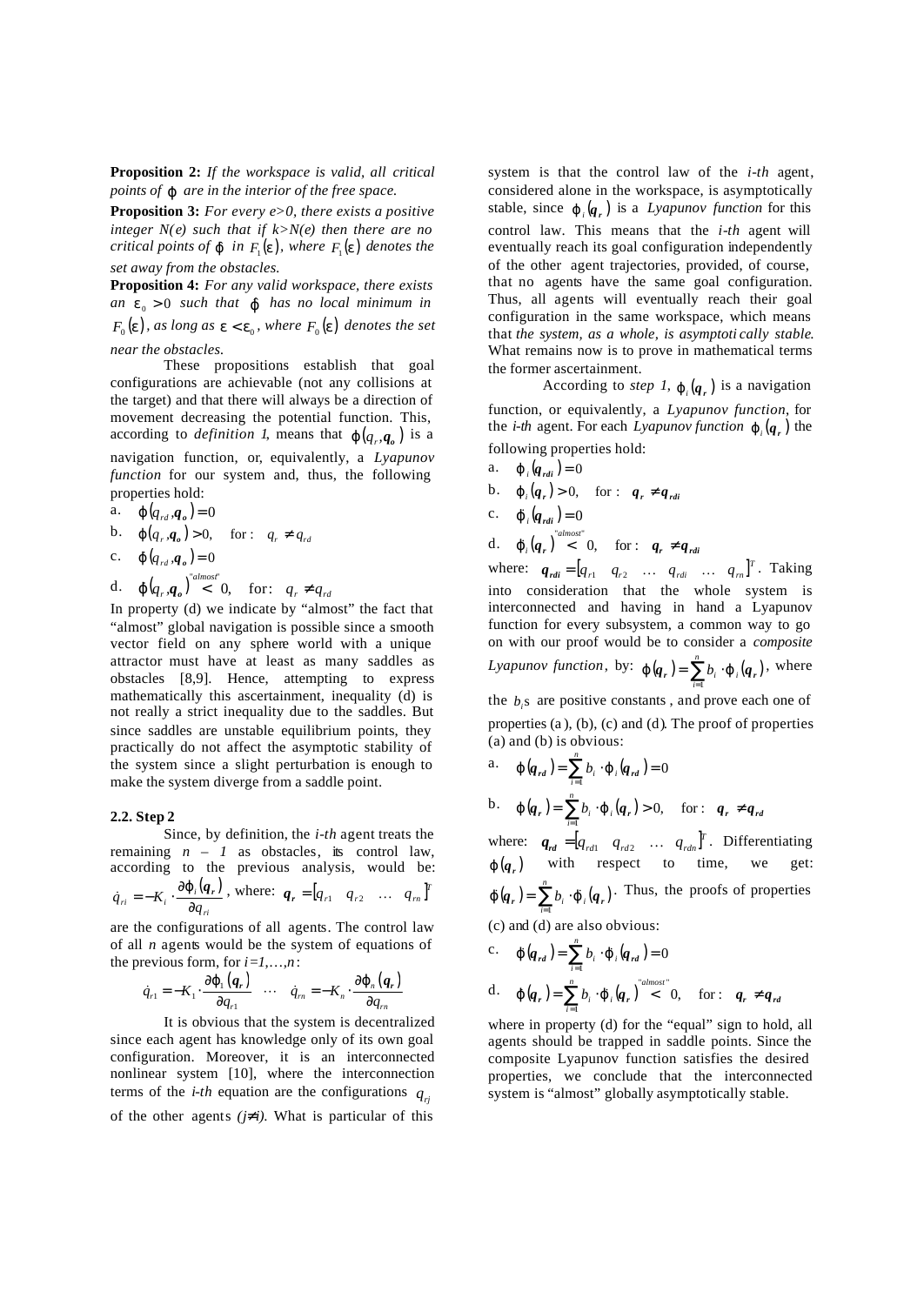## **3. Mathematical Tools – Terminology<sup>1</sup> 3.1.** *"G"* **function**

To simplify notation we denote by *q* instead of  $q_r$  the current agent configuration, by  $q_d$  instead of  $q_{rd}$  its goal configuration, and by  $q_j$  instead of  $q_{oj}$ the configurations of the obstacles.

A "*Robot Proximity Function*", a measure of the distance between the agent and the *j-th* moving obstacle in the workspace, is defined by:  $\boldsymbol{b}_j(q) = ||q - q_j||^2 - (r + r_j)^2$ , where *r* is the radius of the agent and  $r_j$  the radius of the obstacle.

We will use the term *"relation"* to describe the possible collision schemes that can be defined in a *single agent – multiple moving obstacles* scene. A *binary relation* is a relation between the agent and a single obstacle. We will call the number of binary relations in a relation, the *"relation level"*. With this terminology in hand, the relation of figure *(1a)* is a *level-1* relation (one binary relation) and that of figure *(1b)* is a *level-3* relation (three binary relations), where with  $R$  is denoted the agent though  $O<sub>j</sub>$  indicate the obstacles.



Considering *n* objects operating in the same workspace (one agent and *n–1* obstacles), the agent, in order to reach its goal configuration, has to avoid collision with the other *n–1* obstacles. The number of all the possible *level-1* relations that could occur, are the combinations of the  $n-1$  obstacles by 1, i.e.  $\overline{1}$  $\lambda$ I l  $=\binom{n-1}{1}$ 1 1  $s_1 = \binom{n-1}{n}$  Respectively, the number of all the possible *level-2* relations are the combinations: l  $\overline{1}$ Ì I l  $=\binom{n-2}{}$ 1 2  $s_1 = \binom{n-1}{s}$ . Thus, the number of all the possible

relations of all possible levels, is given by the sum:  $\sum^{n-1} s_i = \sum^{n-1}$ = −  $\sum_{i=1}^{n} s_i = \sum_{i=1}^{n} \binom{n-1}{i}$  $\overline{1}$ Ì I l  $=\sum_{i=1}^{n-1} s_i = \sum_{i=1}^{n-1} \binom{n-1}{i}$ 1 1 1  $\sum_{n=1}^{n-1} (n-1)$ *i n*  $\sum_{i=1}^{\infty}$ <sup>3</sup><sub>*i*</sub> =  $\sum_{i=1}^{\infty}$  *i*  $s = \sum_{i=1}^{n-1} s_i = \sum_{i=1}^{n-1} {n-1}$ . It is obvious that the maximum

number of *levels* that we could have for *n* objects operating in the workspace is *n–1*.

We define the (always nonempty) set of integers  $S_l$  including all possible relations in *level-l*, by:  $S_i = \{ j \in \mathbb{Z} : 0 < j \leq s_i \}$ . Obviously, the set of all

possible relations of all possible levels is:  $S = \{ j \in \mathbb{Z} : 0 < j \leq s \}.$ 

We define by:  $(R_j)$ <sub>*l*</sub> the *j* relation of *level-l*,

where  $j \in S_i$  as defined above. For example, in figure  $(lb)$ :  $(R_1)_3 = \{[R, O_1], \{R, O_2\}, \{R, O_3\}\}\$ , where we have set arbitrarily  $j=1$ . In the same way, we define its complementary set by:  $(R_j^c)$ <sub>*l*</sub> = {*i*  $\in S_i$ *, i*  $\neq j$  : { $(R_i)$ <sub>*l*</sub>}}<sup>}</sup>.

A *"Relation Proximity Function"(RPF)* provides a measure of the distance between the agent and the obstacles involved in a relation. Each relation has its own *RPF*. An *RPF* assumes the value of zero whenever the agent – obstacles involved in the relation collide and increases wrt the distance of the related objects:  $(b_{p})$  $=\sum_{m\in\{R_i\}}$  $\left( b_{R_j} \right)_l = \sum_{m \in (R_j)_l} b_m$ , where the index *j* 

denotes the *j-th* relation of *level–l*. To simplify notation, the relation proximity function can be rewritten as:  $b_i = \sum_{j \in R_i}$  $b_i = \sum_{j \in R_i} b_j$ , where  $R_i$  indicates *level–l* 

relations and the index *i* belongs to the set *S* as it has been defined above. Obviously, *i* indicates a relation of *level–l*.

A *"Relation Verification Function" (RVF)* is defined by:

$$
(g_{R_j})_l = \begin{cases} (b_{R_j})_l + \frac{I \cdot (b_{R_j})_l}{\left[ (b_{R_j})_l + (B_{R_j^c})_l^{1/h} \right]}, l \leq n-2 \\ (b_{R_j})_l, l = n-1 \end{cases}
$$

where *?, h* are positive constants, *n* is the total number of agent – obstacles in the workspace, and:  $\left( B_{R_{j}^{C}}\right) _{l}=\prod_{m\in\left( R_{j}^{C}\right) _{l}}\left( b_{m}\right) _{l}$ simplification  $\sum_{j}^{C}$   $\int_{l}^{L}$   $\frac{1}{m \in (R_{j}^{C})_{l}}$   $\frac{1}{m}$   $\frac{1}{m}$   $\frac{1}{m}$   $\frac{1}{m}$  $R_j^C$   $\Big|_l = \prod_{m \in \{R_i^C\}} (b_m)_l \longrightarrow b_i = \prod_{m \in R_i^C} b_m$  $B_{p^c}$  =  $\iint (b_m)_i \implies b_i = \iint b$  $=\prod_{m\in\{R_i^C\}}(b_m)_l \stackrel{\text{simplication}}{\Rightarrow} \tilde{b}_i = \prod_{m\in R_i^C} b_m$ , where in the

simplified equation,  $R_l^C$  indicates a complementary set of relations of *level–l*. Using the simplified notation introduced above, the relation verification function can be rewritten as:

$$
g_i\left(b_i, \tilde{b}_i\right) = \begin{cases} b_i + \frac{? \cdot b_i}{b_i + \tilde{b}_i^{1/n}}, & l \leq n-2 \\ b_i, & l = n-1 \end{cases}
$$

where  $n$  is the total number of objects in the workspace, as defined previously. The basic property that we demand from *RVF* is that it assumes the value of zero if a relation holds, while no other relations of the same or other levels hold. In other words it should indicate which of all possible relations holds. In *RVF*'s definition we distinguish two situations (i.e. *l*≤*n*−2 and *l*=*n*−*l*) since for *l*=*n*−*l*, *j* ∈ *S*<sub>*n*−1</sub> = {1} and so the set  $(R_1^C)_{n-1}$  is an empty set. Thus we can't

<sup>&</sup>lt;sup>1</sup> Terminology and Functions of this section where firstly introduced in [2].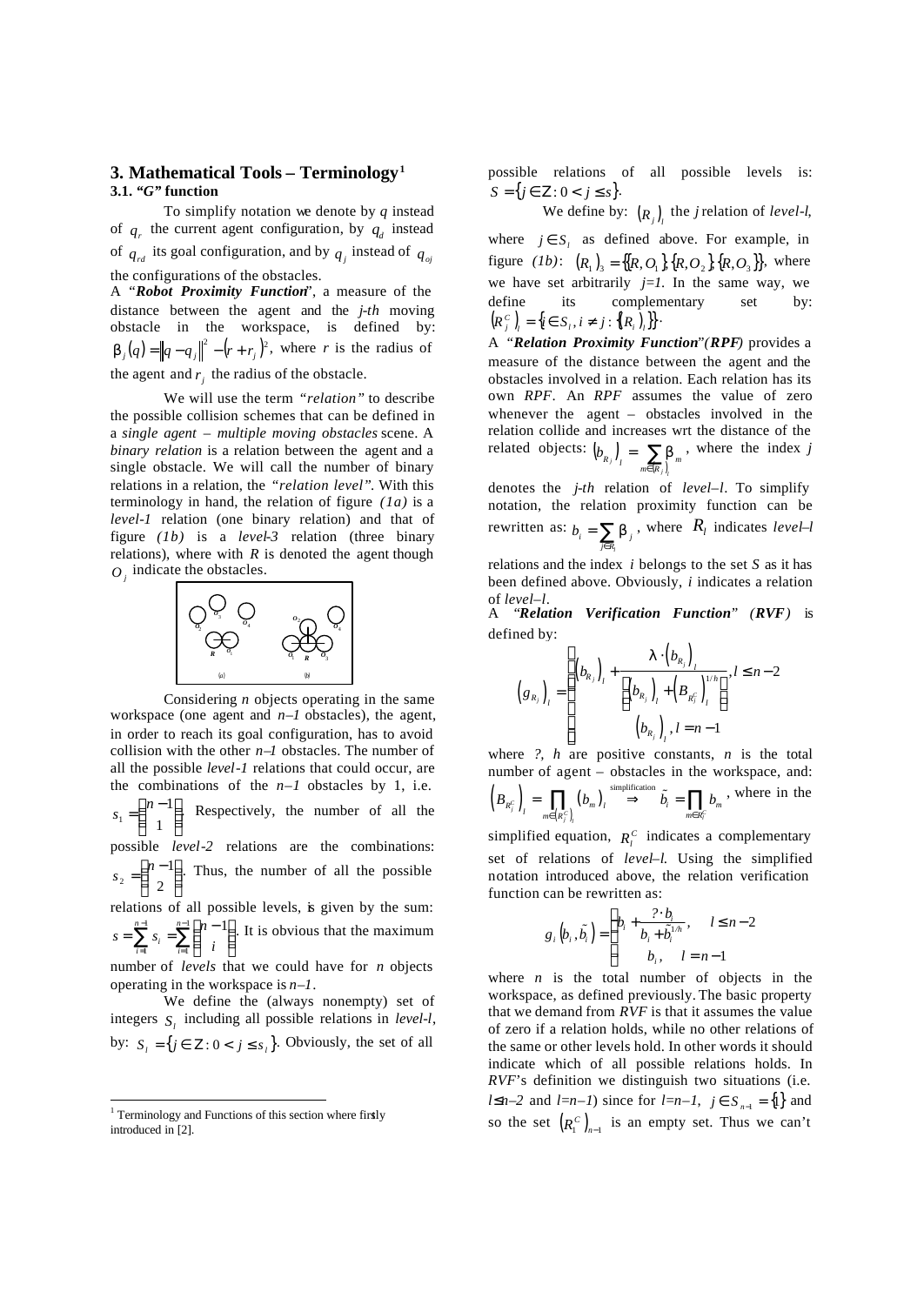define  $(B_{R_1^c})_{n-1}$ . We could compute the following limits of *RVF* (using the simplified notation):

- When:  $b_i \rightarrow 0$  and  $\tilde{b}_i \neq 0$ , obviously:  $g_i \rightarrow 0$ .
- When:  $b_i \rightarrow 0$  and  $\tilde{b}_i \rightarrow 0$ , because of the power  $1/h$  on  $\tilde{b}_i$ , it tends to zero faster than  $b_i$  does, and so we conclude that:  $g_i \rightarrow I$ .
- When:  $b_i \neq 0$ , independently of how  $\tilde{b}_i$  behaves:  $g_i \neq 0$ .

These limits guarantee that *RVF* will behave in the way we want it to, as an indicator of a specific collision. We can now define:  $(g_{R_i})$  simplification  $-1$   $j=1$ *L R,l n n*  $G = \prod_{l=1}^{\infty} \prod_{j=1}^{\infty} (g_{R_j})_l \stackrel{\text{symputation}}{\Rightarrow} G = \prod g_i$ , where  $n_L$  is the

number of levels and  $n_{R,l}$  the number of relations in *level-l*. The simplified equation indicates that *G* is practically the product of a certain number of  $g_i$ s.

### **3.2.** *"f"* **function**

We define a function  $f(G)$  by:

$$
f(G) = \begin{cases} a_0 + \sum_{j=1}^{3} a_j G^j, & \text{for: } 0 \le G \le X \\ 0, & \text{for: } G > X \end{cases}
$$

which satisfies the following properties: a.  $f(0) = Y$ 

 $(0)$  $f'(0) < 0$  local maximum of f at G d.  $f(X) = 0$  $(X)$  $f'(X) > 0$  local minimum of f at  $G = X$  $f'(X) = 0$  local minimum of f at  $G =$  $f'(0) = 0$  local maximum of f at  $G = f'(0)$ ∫  $\mathbf{I}$  $\mathcal{I}(X)$ e.  $f'(X) = 0$  local minimum of f at  $f(x) > 0$ ∫  $\mathbf{I}$  $'(0)$  < b.  $f'(0)=0$  local maximum of f at  $G=0$ <br>c.  $f''(0) < 0$ e.  $f'(X) = 0$ b.  $f'(0) = 0$ 

where *X* and *Y* are positive definite values of *G* and  $f(G)$  respectively. From properties (a), (b), (d), (e) :

$$
a_3 = 2 \cdot \frac{Y}{X^3}
$$
  $a_2 = -3 \cdot \frac{Y}{X^2}$   $a_1 = 0$   $a_0 = Y$ 

Propertie s (c) and (f) can be also easily verified. In the following figure we can see a diagram of the function  $f(G)$ , for  $X=0.1$  and  $Y=0.1$ .



#### **3.3. Proof of Correctness**

Let  $e > 0$ . Define:  $B_{j,l}(e) \equiv \{ q \in E^n : 0 < (g_{R_j}) \} < e \}$ .

We can then discriminate the following topologies:

- 1. The *destination point*:  $q_d$
- 2. The *free space boundary:*  $\partial F(q) = G^{-1}(0)$
- 3. The set *near the obstacles*:  $\hat{a}(\mathbf{e}) = \bigcup^{n_L} \bigcup^{n_{R,l}} B^l_{j}(\mathbf{e}) - \{q_{d}\}\$ *l n j*  $F_0(e) = \bigcup_{i=1}^{n_L} \bigcup_{i=1}^{n_{R,i}} B^i_j(e) - \{q\}$  $\sum_{l=1}^{n} (e) = \bigcup_{l=1}^{n} \bigcup_{j=1}^{n}$ , *e e*
- 4. The set *away from the obstacles*:  $F_1(\mathbf{e}) = F - (\{q_a\} \bigcup \partial F \bigcup F_0(\mathbf{e}))$

Proofs of propositions 1 – 4 can be sent upon demand.

From *proposition 1* we result to some constraints that have to hold in order the destination point  $q_d$  to be a non–degenerate local minimum of *j* . To make those constraints more clear, we give here a definition on what we mean by the destination point  $q_d$ . Since the main goal of this work has to do with multiple agent cooperation, we focus there our definition.

**Definition 2:** We define by  $q_{di}$  an "equilibrium" *goal configuration which becomes feasible, only when proximity situations with the moving obstacles in the workspace can occur no more. When focused on multiple agents, the former definition implies that all agents have reached their goal configuration, i.e. no agent can obstruct an other that moves towards its goal configuration any more. This is the main sense of cooperation. According to this definition and referring to the i-th agent, at*  $q_{di}$  we have:

 $X_i = G_i(q_{d1}, q_{d2}, ..., q_{di}, ..., q_{dn})$ 

## **4. Simulation Results**

To verify the navigation properties of our decentralized approach, we made a simulation of four and seven holonomic agents that have to navigate from an initial to a final configuration, avoiding collision with each other. The agents are placed at several initial configurations and the constructed paths are recorded and depicted in the relative figures. The chosen configurations constitute nontrivial setups since the straight paths connecting initial and final positions of each agent are obstructed by other agents.

Initial Configurations:*q1* = [.1732, -.1] *T ,q2* = [-.1732, -.1] *T ,q3* = [0, .2] *T ,q4* = [ 0, 0] *T* . *T*

**Goal Configurations:** 
$$
q_{d1} = [-1732, 1]^T
$$
,  $q_{d2} = [.1732, 1]^T$ ,  $q_{d3} = [0, -2]^T$ ,  $q_{d4} = [0, 0]^T$ .

Parameters: *X1* = .2308, *X2* = . 2308, *X3* = . 2308, *X<sup>4</sup>*  $=0.0024, Y = .1, k=100.$